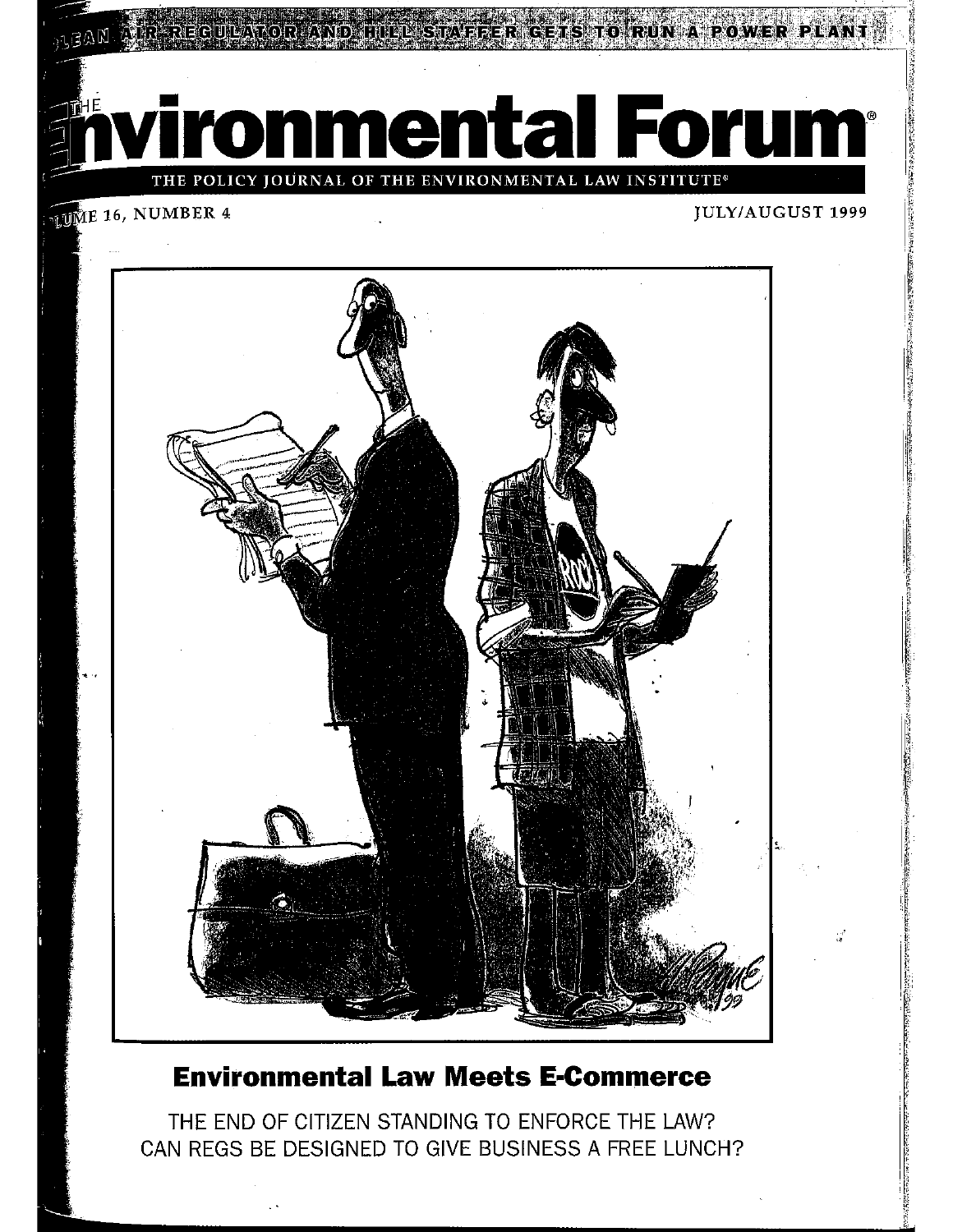

## The Porter Hypothesis: Can Business **Benefit Economically From Regulation?**

The conventional wisdom is that environmental regulation extracts costs from business to increase social benefits. Why else would economists talk about cost-benefit analysis as a means of evaluating regulations? In 1991, however, Michael E. Porter, a professor at Harvard Business School and author of *The Competitive Advantage of Nations*, declared in an article in *Scientific American* that in fact "the Chicken Little mind set that regulation inevitably leads to costs . . . must be discarded." Porter then raised the ante: "The nations with the most rigorous [environmental] requirements often lead in exports of affected products" and that strict environmental codes "may foster competitiveness." The reason: properly constructed, regulations encourage innovation and efficiency. The assertion that in the right circumstances businesses themselves could benefit from environmental regulation became known as the Porter Hypothesis.

Needless to say, there were many dissenters, and the debate was joined. It continues to this day. Last spring, the Environmental Law Institute and the Center for the Study and Improvement of Regulation at Carnegie Mellon University sponsored a workshop to examine the evidence, including the costs to industry of regulation, innovation by industry in the face of regulation, and other economic effects such as competitiveness. At the end of the day, it was clear that the issue is far from being settled.

We asked a group of participants and other commentators to answer a simple question: "Almost a decade after it was set forth, what in fact do we know about the validity of the Porter Hypothesis?"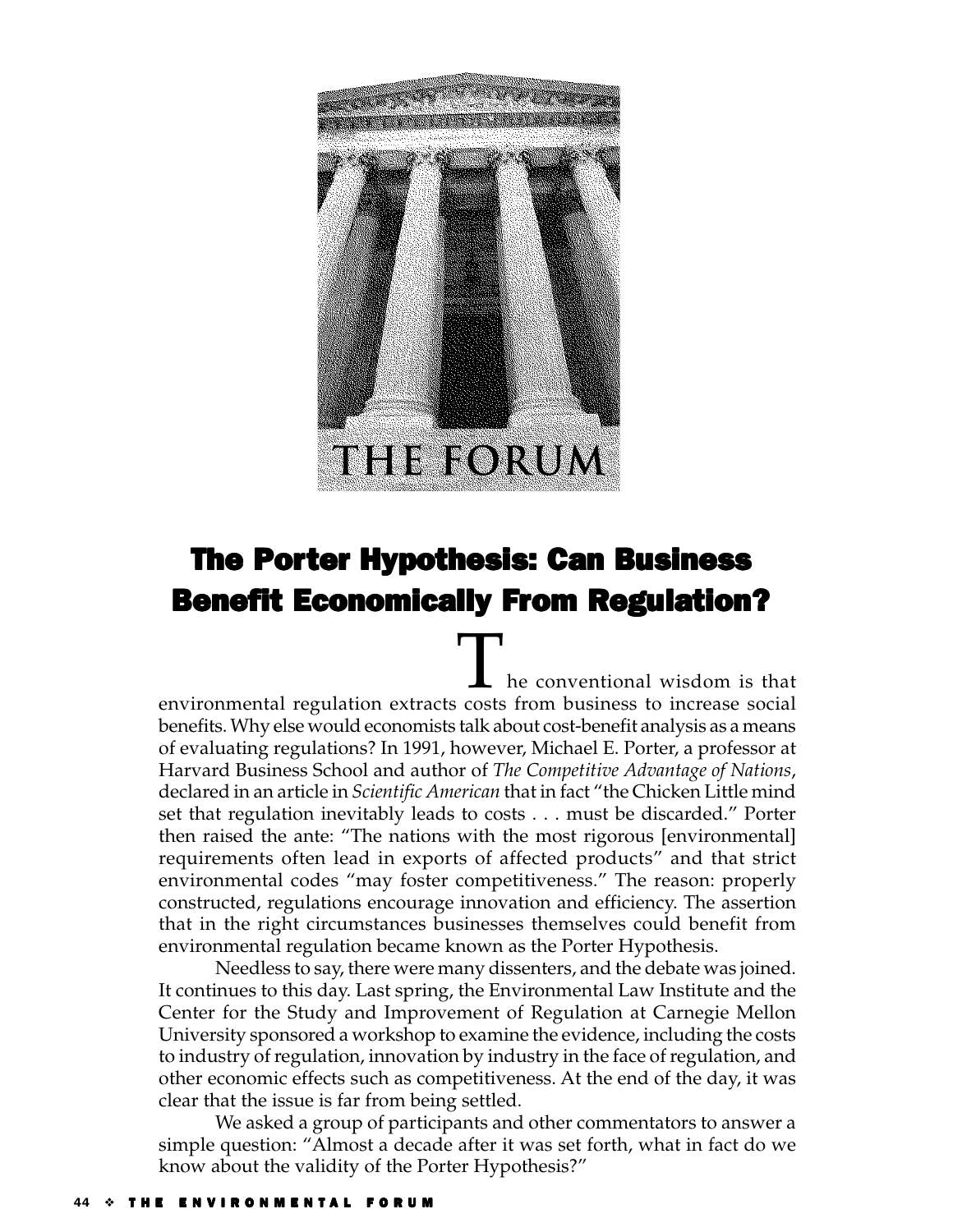# **Importance Of Business Dynamics**

#### DAVID REJESKI

Sone who has watched the<br>debate around the Porter<br>hundreds of pages of research and debate around the Porter hundreds of pages of research and management journals, I have given up any hope that the hypothesis will be unequivocally proven. The search for empirical proof may be intellectually stimulating but it misses an important implication of Porter's thinking. His intent was not just to present us with an interesting research hypothesis. At a more general level, it is a challenge to government institutions to pay attention to the dynamics of competition.

Many of our regulations, and much of our thinking about how to regulate, were formulated to deal with an end-of-pipe world dominated by vertically integrated companies. The rules governing competition have changed, and when strategies for competition change, so do a host of other variables governing production and commerce, including transaction costs, supply chain